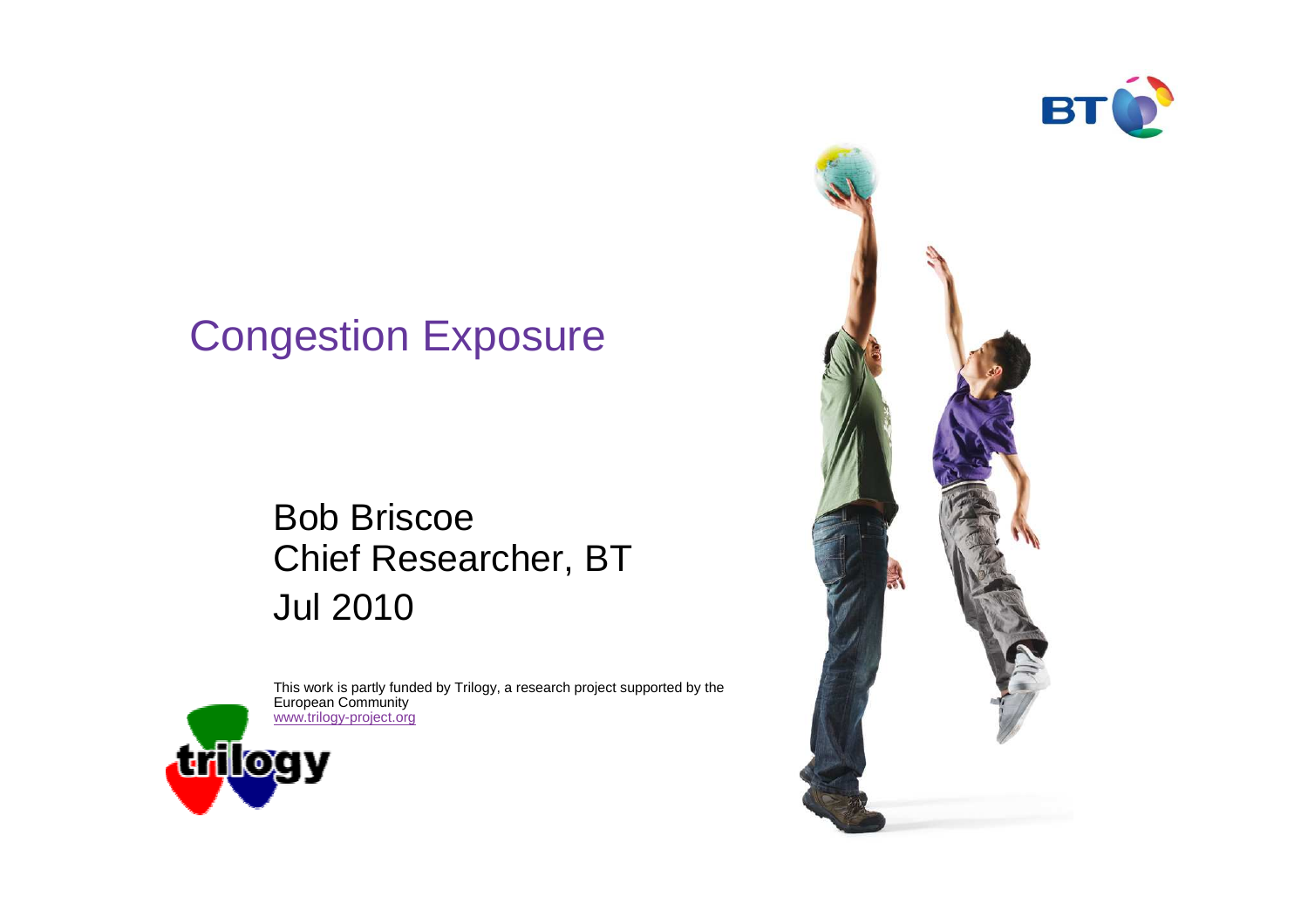## between a rock and a hard place

- proper transports can fill available capacity, but...
- what share should each get when they coincide?
- previous talks
	- economics says users would find answer themselves
	- if charged for their contribution to incipient congestion
- but unpredictability of congestion billing is unpopular
- consumers & businesses want flat fee
- network operators want engineered control
	- scary to depend on rational customers' price responses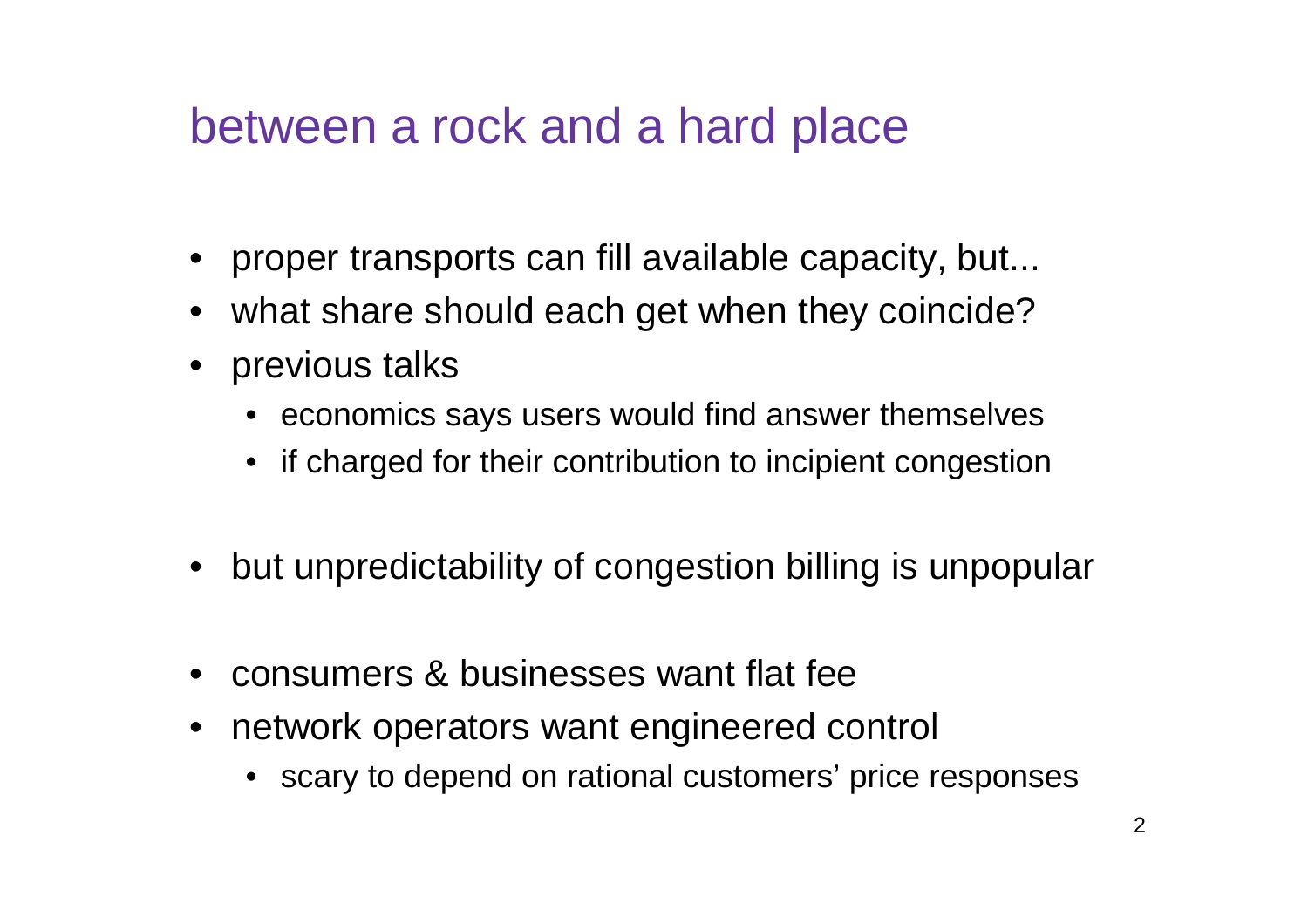## flat fee as if congestion charged

- we want apps to somehow behave <u>as if</u> the user is congestion charged, but without congestion charging
- need to allow network operators to set and enforcelimits on each user's contribution to congestion
- "contribution to congestion" is congestion-volume
	- •congestion-volume = volume x congestion (units of bytes)
	- $\bullet\;$  congestion-rate = rate x congestion (units of bps)
	- e.g. 1Mbps flow x 0.1% congestion
		- = 125 bytes congestion-volume in 1 second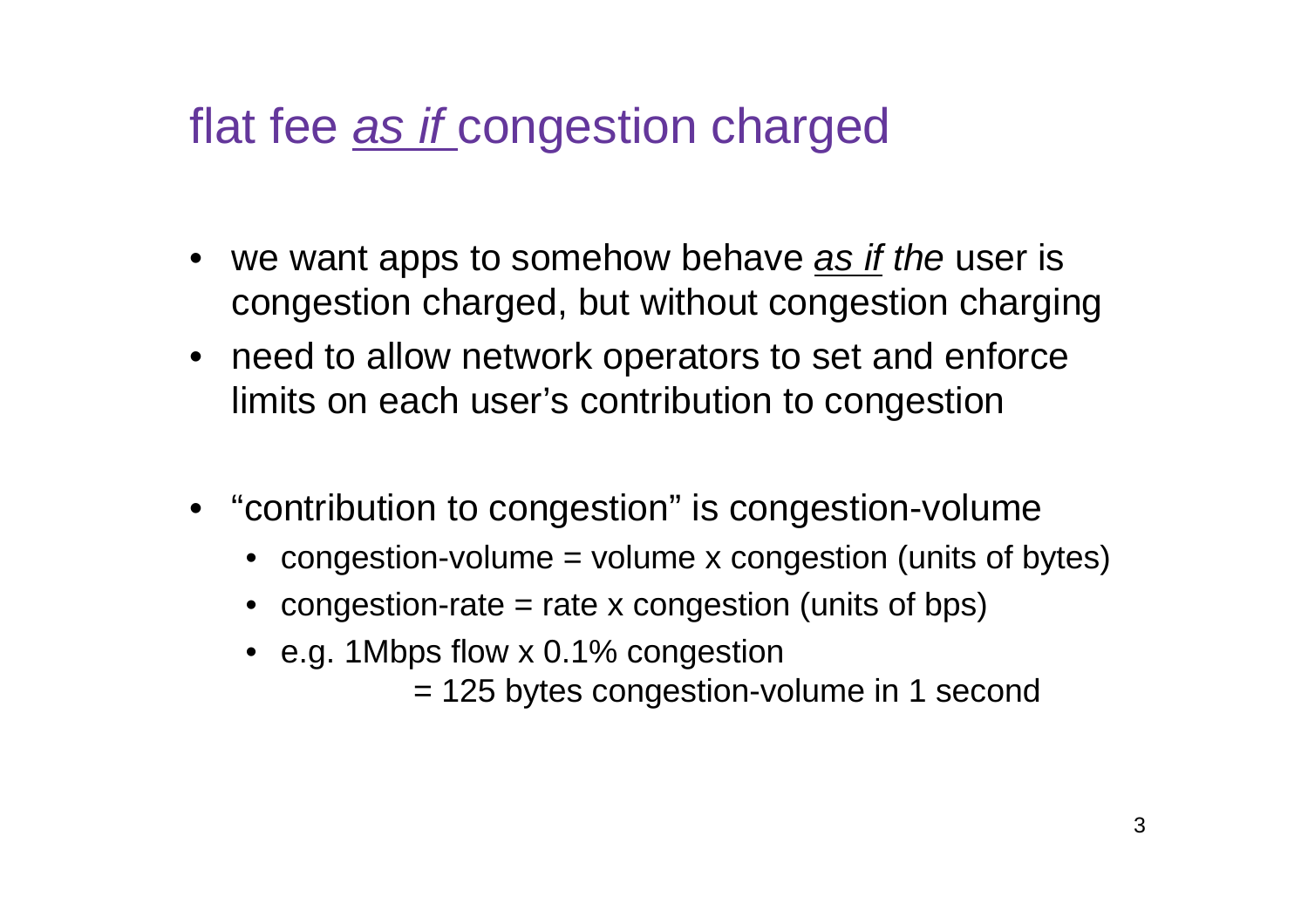# example: flat fee congestion policing

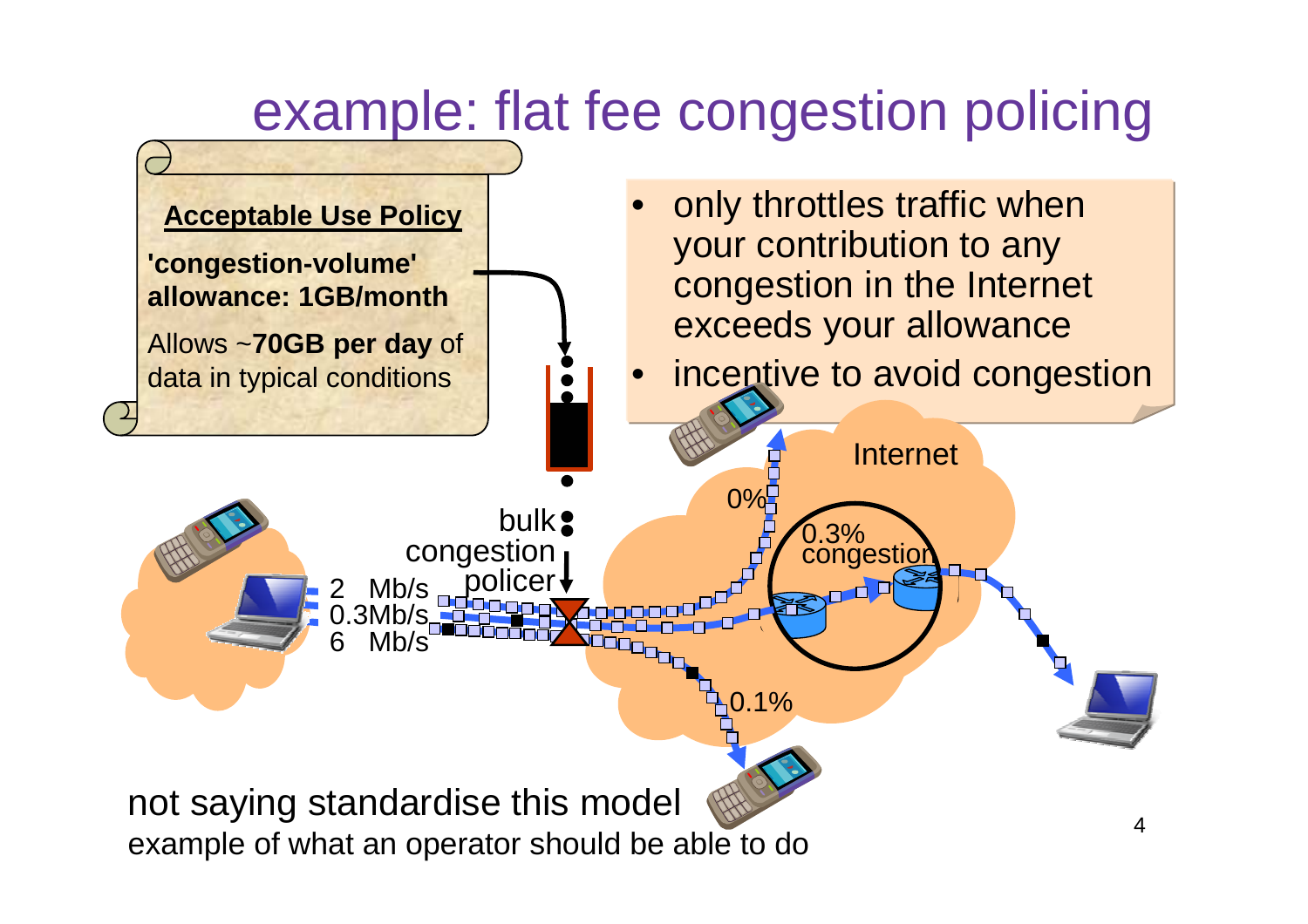# IETF task: Congestion Exposure (ConEx)

- but...
	- Internet architected for <u>hosts</u> to manage congestion
	- network can see utilisation, but not path congestion
- IETF task: provide feasible way for network operators to  $\bullet$ measure and control congestion-volume
	- needs to be as easy to measure as volume
	- and as transparent to verify and agree as volume
- Congestion Exposure (ConEx) working group
	- sender exposes expected congestion in IP header
	- IPv6 only initially and focus on partial deployment
- a generative technology: IETF merely defines the protocol
	- optional for networks and hosts
	- but networks can create incentives for sender to use it
		- and to be truthful
	- industry players and economics will drive how it is used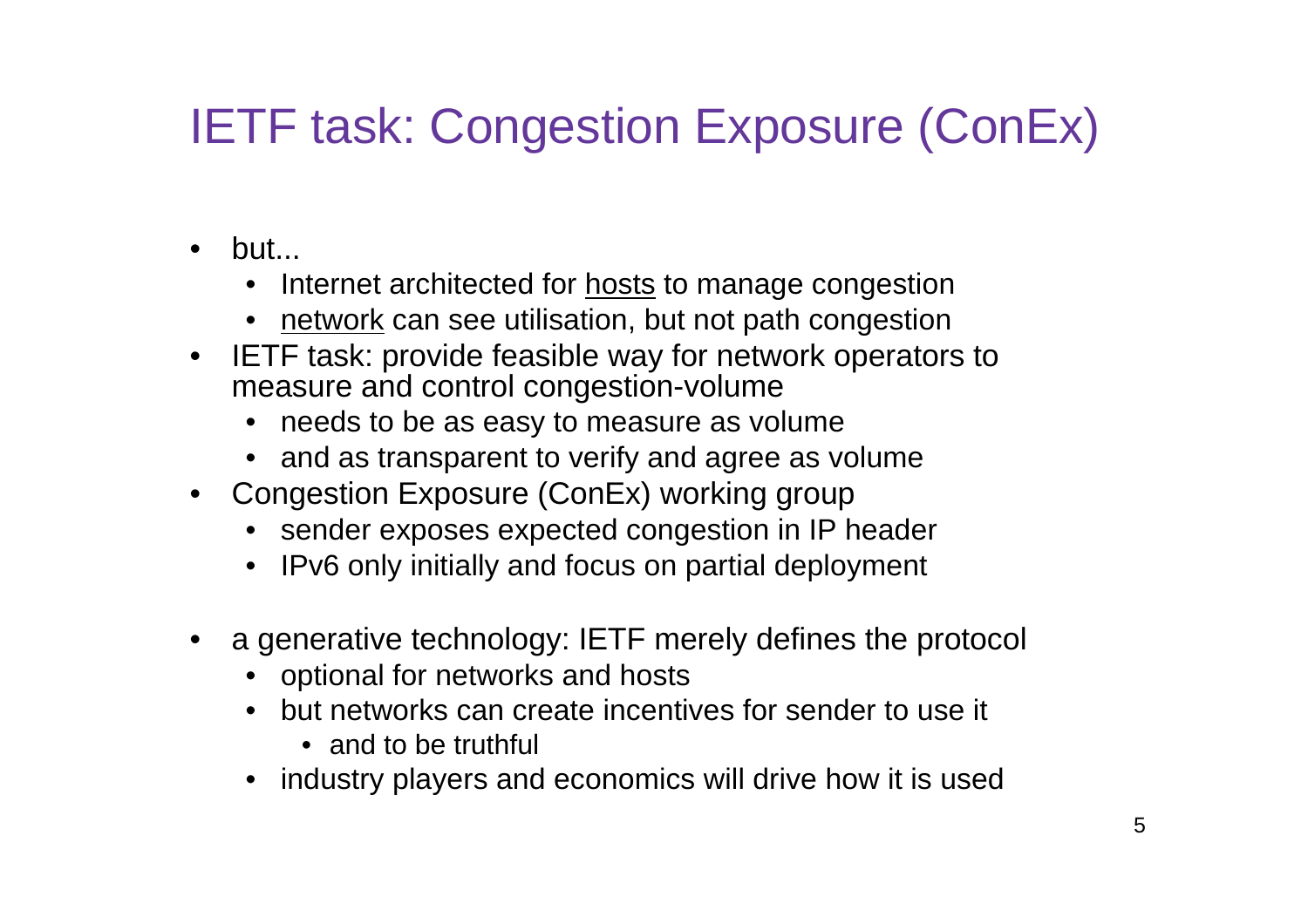## what's wrong with TCP?



•problem:

nothing to limit how much you use TCP

- open more TCP sessions and you get more capacity•
- •hand more data to TCP & it occupies capacity for longer
- •anyway, using TCP is optional for an app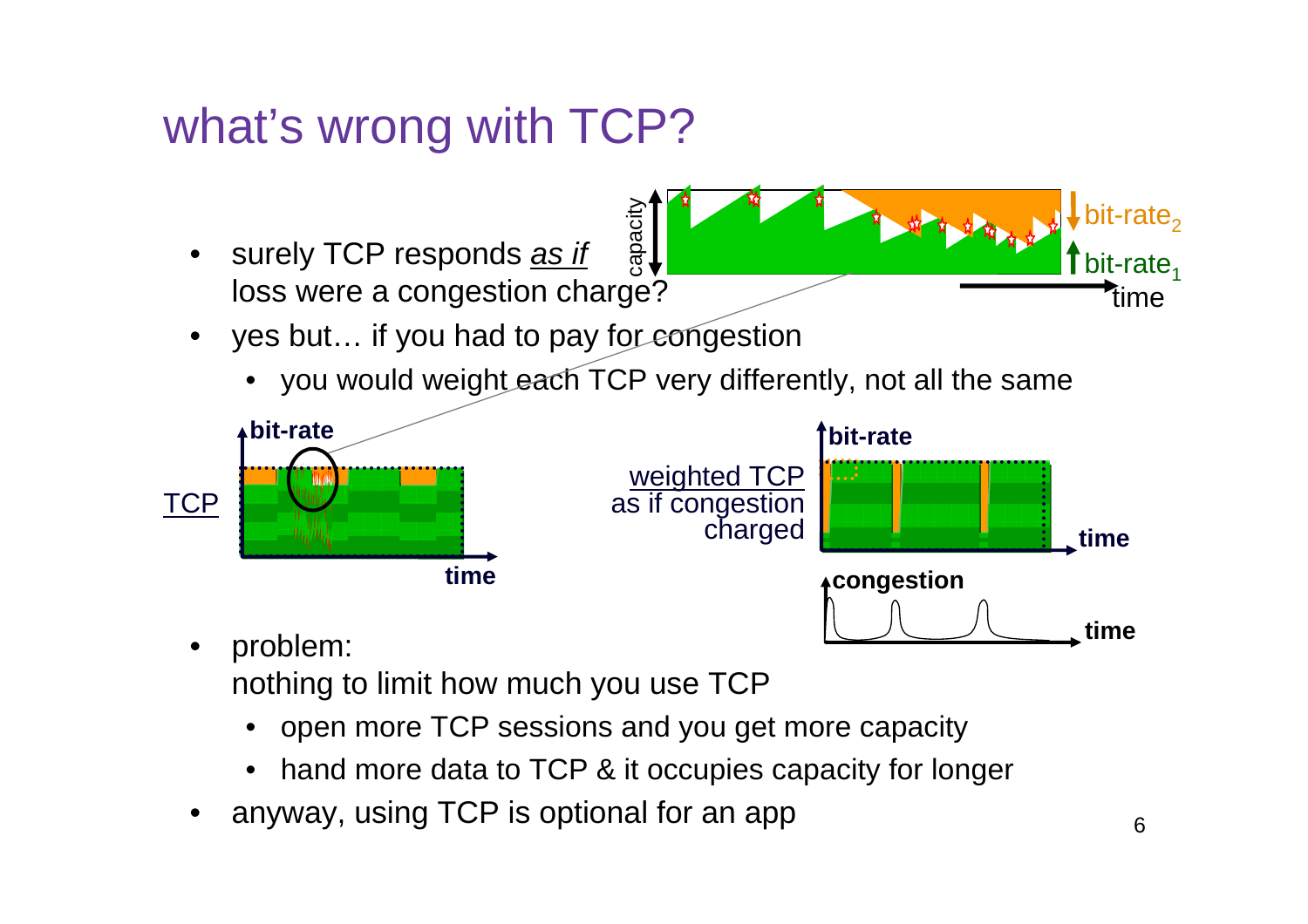## what's wrong with current traffic controls?

- • ISPs, enterprise, campus,... network operators
	- faced with competition, regulation, budget constraints
- currently some complement capacity investment with traffic controls
	- aiming to limit the most costly users
- $\bullet$   $\;$  economics says incremental cost of traffic = congestion
	- so don't traffic controls limit users contributing most congestion?
- Well, no... network cannot see congestion
- so networks limit what they can see...
	- instantaneous bit-rate, 95%ile, volume at peak time, p2p apps
	- piecemeal when one doesn't work, try adding more...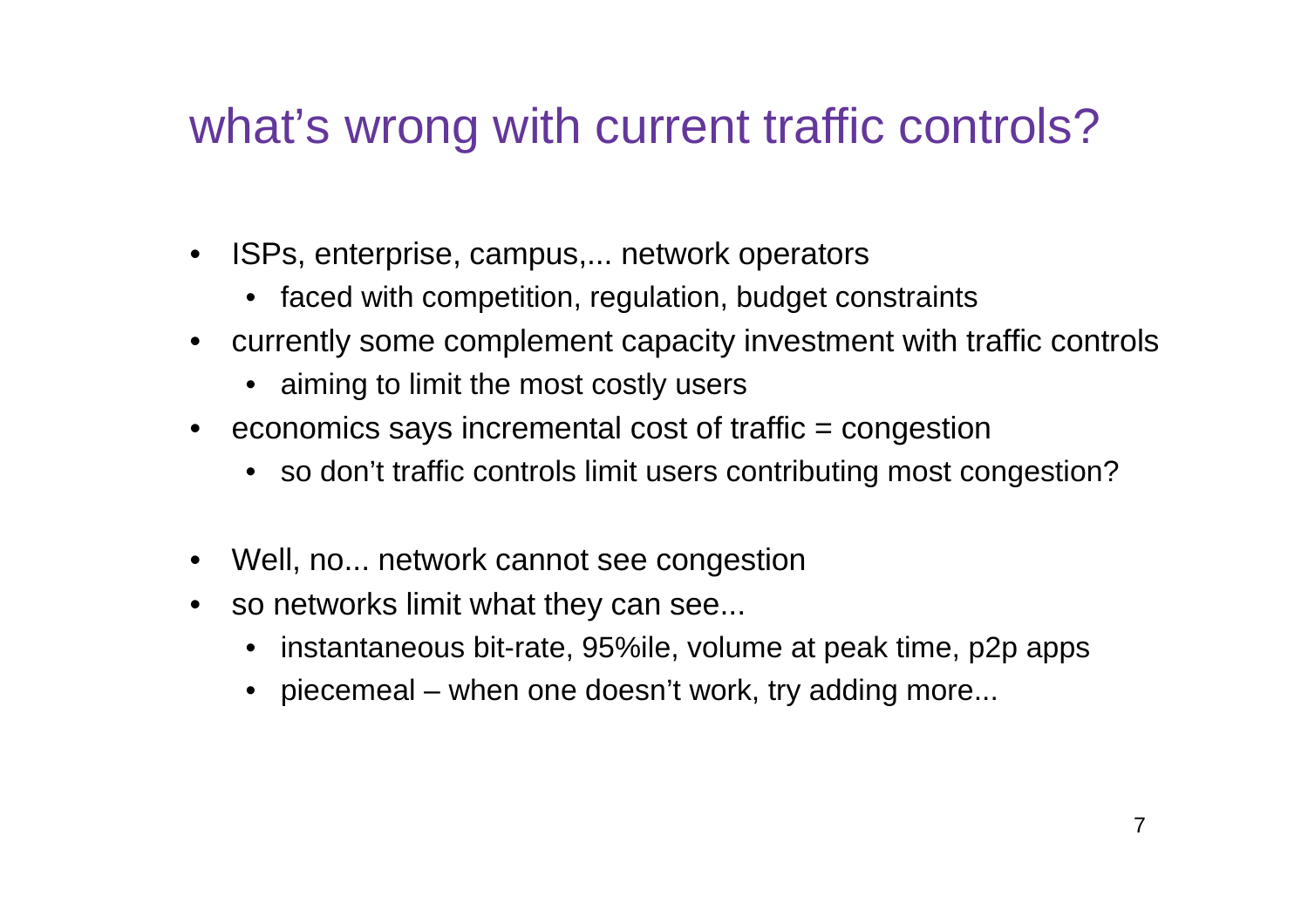#### outcome:

## an architectural soup of network controls

- •traffic controls appear closer to ideal behaviour
- • but with downsides
	- •not user-controlled – they infer what the user wants
	- violate architectural coherence (e.g. DPI vs IPsec)
	- •costly to manage complexity & unpredictable behaviour

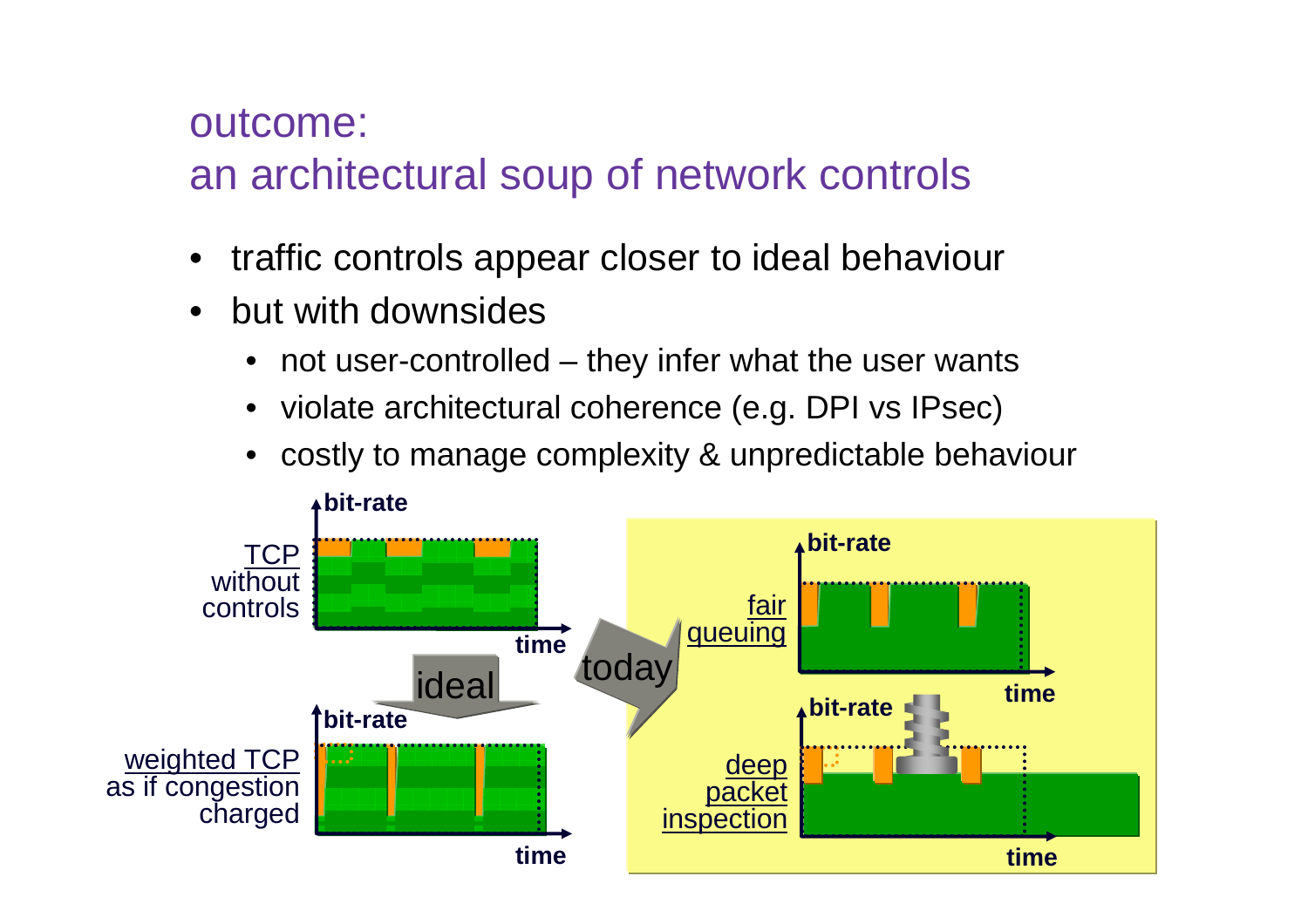### summary

- without Congestion Exposure, the Internet is far from working "as if there was congestion charging"
- no wonder the net neutrality debate is so confused
	- both host control & network control are severely lacking

- $\bullet \;$  can't have flat fee <u>as *if*</u> congestion charging
- can't limit user's contribution to congestion
- network cannot see congestion
- fixing this is the Congestion Exposure (ConEx) goal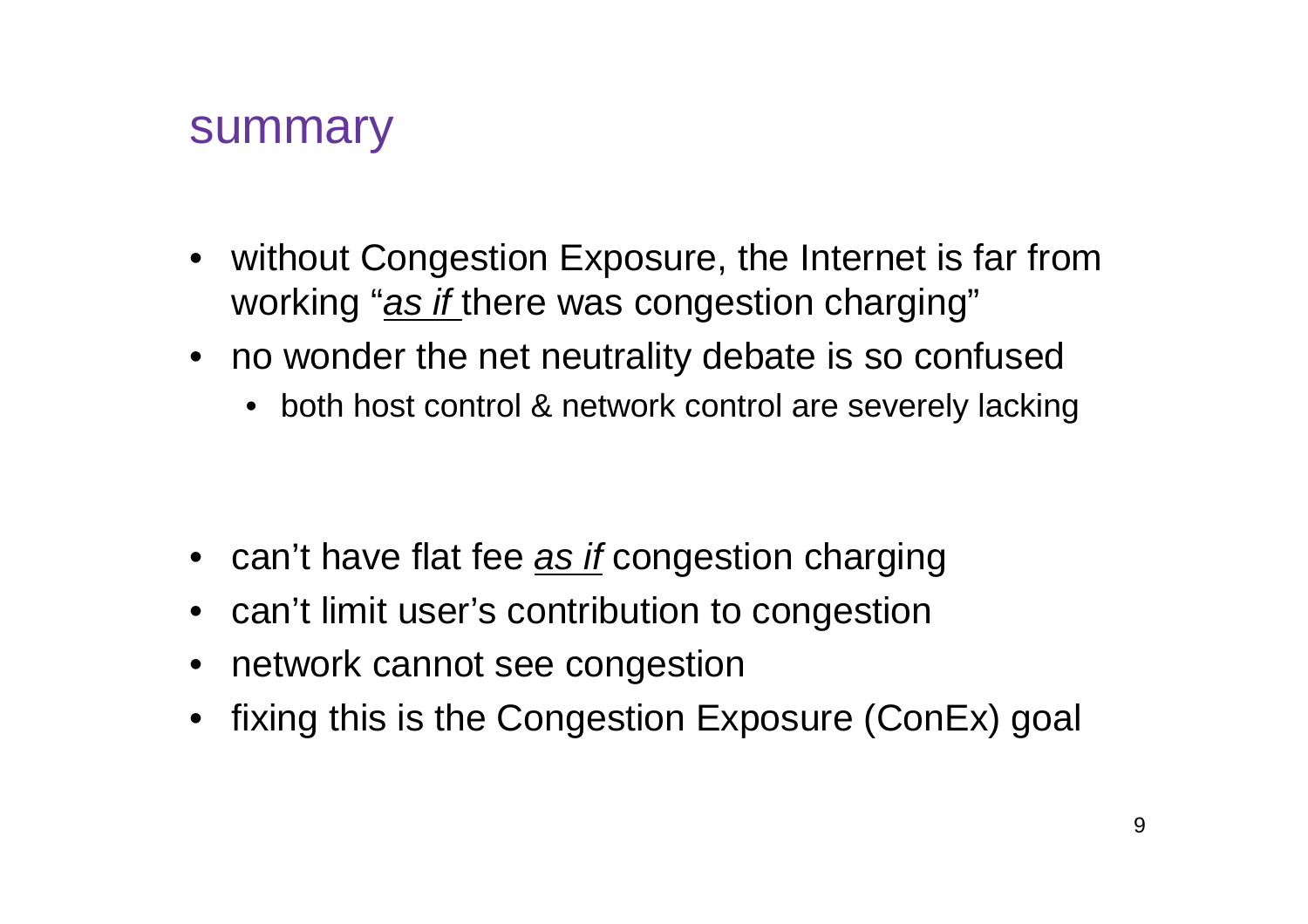## more info...

- The whole story in 7 pages
	- Bob Briscoe, "<u>Internet Fairer is Faster</u>", White Paper (Jun 2009) <http://bobbriscoe.net/projects/refb/#fairfastWP>

available from the re-feedback project page:

<http://bobbriscoe.net/projects/refb/>

<bob.briscoe@bt.com>

## • ConEx IETF working-group

<http://datatracker.ietf.org/wg/conex/charter/>

<conex@ietf.org>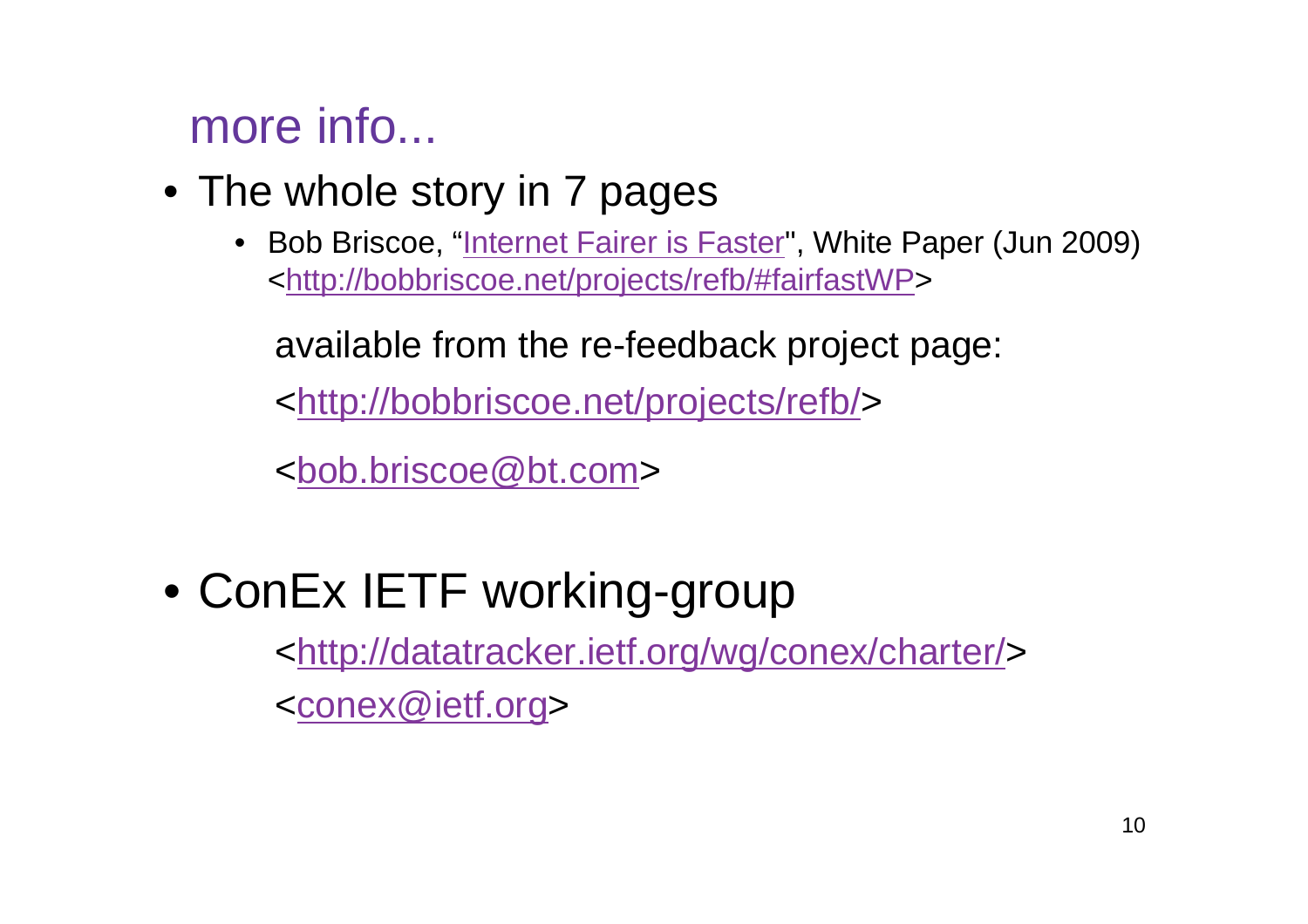

# 11Congestion ExposureQ&A...& spare slides…